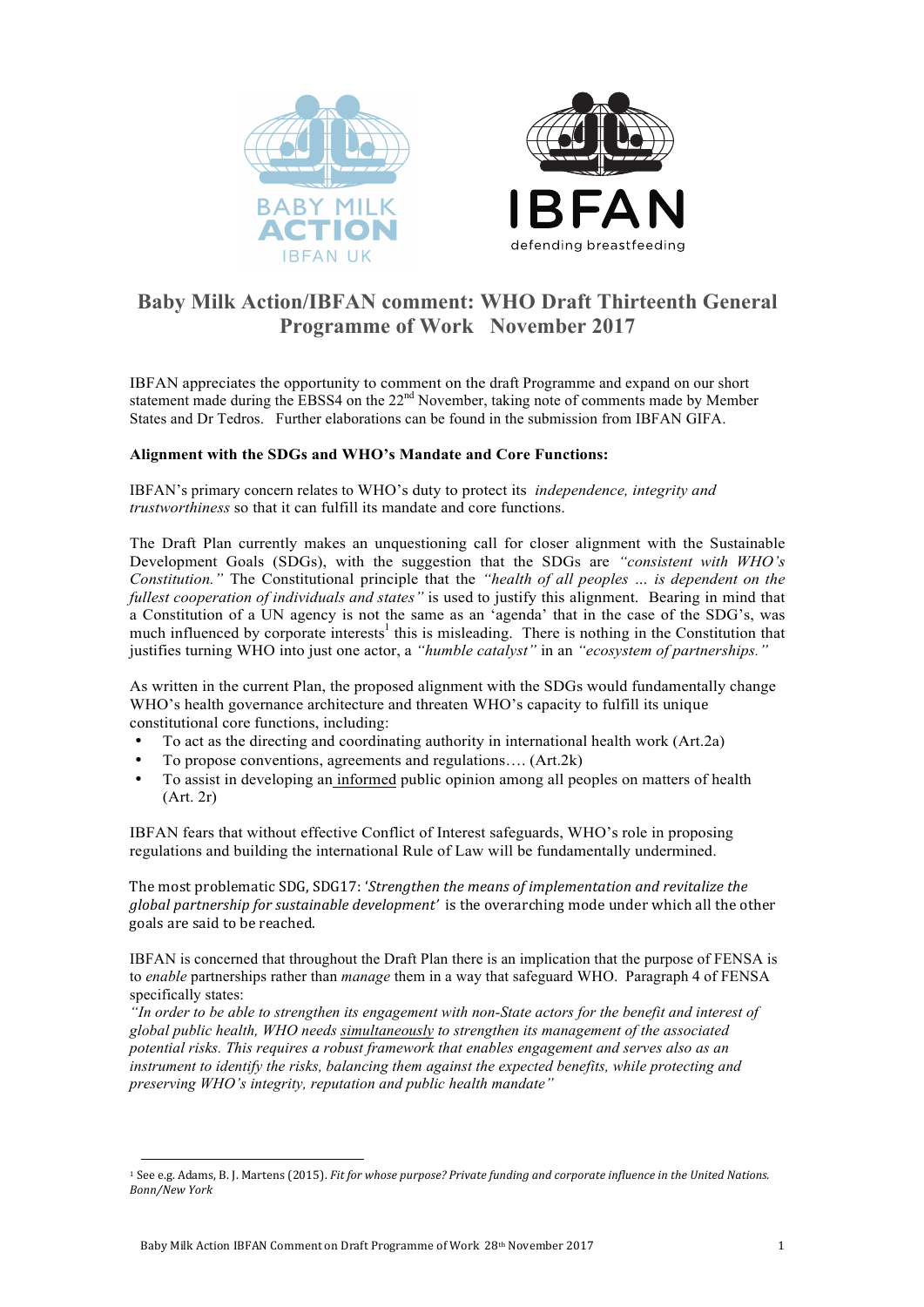#### **WHO's Funding**

The Draft Plan suggests that WHO is expected to show its *"competitive advantage"* to attract funding and be assessed along measurable impact targets. This is not acceptable. If WHO is to be able to fulfill its constitutional mandate, full funding of WHO must be the agenda. WHO must be freed from the dependency on 'voluntary' funders – the result of the long-standing near-freeze on its assessed contributions imposed since the 1990s.

WHO – and other UN agencies – have become increasingly vulnerable to undue influences since this time and it is now difficult for WHO to work on policy and programme areas that some donors don't like – even those decided by Member States at the WHA. IBFAN continues to advocate for sustained funding from an increase in Member States assessed contributions as the only appropriate solution that will allow WHO to carry out its core work.

#### **Operational vs norm-setting in the public interest**

IBFAN shares the concerns expressed by several Member States about the strategic shift to being more *'operational.'* This shift may open the door to yet more earmarked voluntary funding from the rich and powerful. It may also risk distorting public health planning away from areas, seen by some as problematic: from prevention to treatment, from sustainable foods to dependence on highly processed foods, from regulation of marketing to voluntary, industry friendly agreements.

We were pleased to hear Dr Tedros' explanation during the EBSS4 that the reference to 'operational' relates primarily to the 15 or so countries in crisis and that WHO's norm-setting and lead role in supporting Member States in regulation setting is still seen as its core function. This needs to be made explicit in the Plan.

#### **Goal 2: End hunger, achieve food security and improved nutrition, and promote sustainable agriculture**

If WHO's response during emergencies and in situations of conflict is to be appropriate, it must also be guided by its norms, standards and recommendations. Since the potential for commercial exploitation is greatly increased in emergencies and crisis situations, the *International Code of Marketing of Breast-Milk Substitutes,* the subsequent relevant WHA Resolutions and Guidance, and the *Operational Guidance on Infant and Young Child Feeding in Emergencies (OG-IFE) (endorsed by WHA 63.23)*  should be included in the Plan.<sup>2, 3</sup>

The Plan must also make a reference to the human right to health and that optimal infant and young child feeding is essential for the survival, growth and development of children. Although breastfeeding is mentioned in *Goal 2*, it is only in relation to stunting. WHO's role is defined as merely to:

*"Support policy action to improve access for infant and young child feeding practices, provision of micronutrients and help with implementation, including populations in fragile settings."*

The *Global Strategy on Infant and Young Child Feeding* (GSIYCF) outlines the importance of appropriate complementary feeding, and is not just focused on the provision of micronutrients.<sup>4</sup> Para 14. *Appropriate complementary feeding depends on accurate information and skilled support from the family, community and health care system. Inadequate knowledge about appropriate foods* 

 

<sup>&</sup>lt;sup>2</sup> Operational Guidance for Emergency Relief Staff and Programme Managers, developed by the IFE Core Group Updated 2017. Version 3 October 2017

<sup>&</sup>lt;sup>3</sup> Research also concludes that formula feeding is associated with higher risks for major chronic diseases and conditions, such as type 2 diabetes, asthma, and childhood obesity. WHO recommends optimal breastfeeding practices could have the single largest impact on child nutrition, health, development and survival. The Lancet Series on Breastfeeding in January 2016 concludes that scaling up breastfeeding to nearly universal levels could prevent nearly 50 percent of diarrhea episodes and a third of respiratory infections. Increasing breastfeeding to near-universal levels could save more than 820 000 lives each year.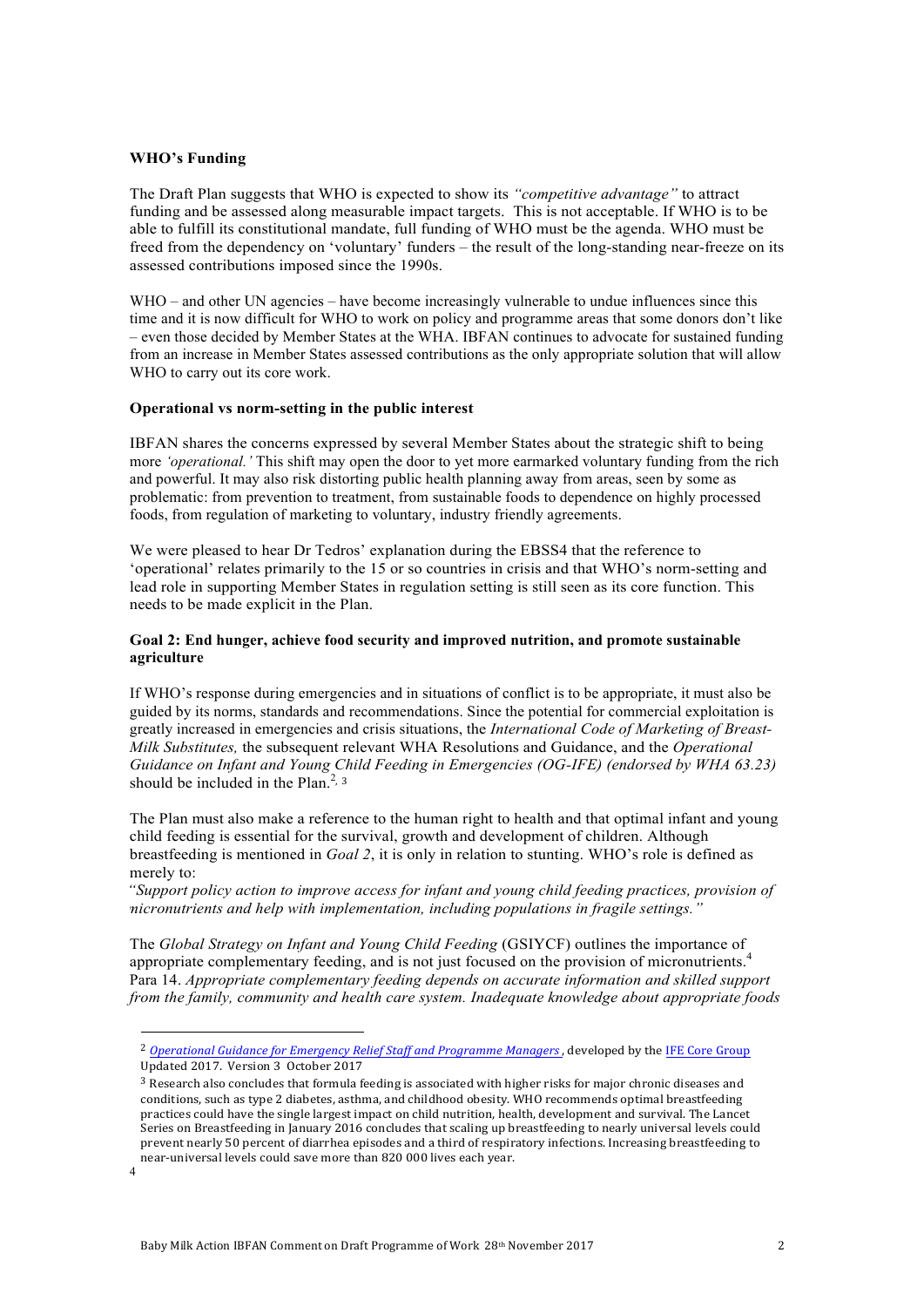*and feeding practices is often a greater determinant of malnutrition than the lack of food…15. Providing sound and culture-specific nutrition counselling to mothers of young children and recommending the widest possible use of indigenous foodstuffs will help ensure that local foods are prepared and fed safely in the home."*

The GSIYF also sets out the two and only appropriate roles for the baby feeding industry: full compliance with the *International Code* and Resolutions and meeting standards of Codex Alimentarius. 5

The Plan could help ensure that the support and protection of breastfeeding is prioritised rather than sidelined. An analysis of current nutrition funding by the World Bank Group, *Results for Development Institute* and *1,000 Days* reveals the imbalance of resource allocation, to the detriment of breastfeeding, stunting and anemia. (See IBFAN comment on RUTF  $^6$ )

# **Tackling NCDs**

Poor diets are the biggest cause of death and disability globally, and the cost of diet-related disease is fast consuming health budgets. The response to NCDs in current Plan is inadequate and proposes to merely stabilise obesity rates.<sup>7</sup> The Plan should mention that importance of breastfeeding and early child feeding in the prevention of obesity.

It is essential that WHO tackles the harmful marketing that is exacerbating the NCD epidemic. Member States need WHO to take the lead and establish Conventions, regulations and Frameworks to end corporate strategies that harm health.

As mentioned before, Conflicts of Interest (CoI) safeguards are key to any success in this area. Without such safeguards MS's may be persuaded that spurious, *'here today, gone tomorrow'* initiatives (that gained credibility from any link to WHO) will be more effective than regulations and fiscal measures.

We are concerned about the proposed establishment of an Independent High-level Commission on NCDs and a *"multi stakeholder NCDs Cooperative."* The Terms of Reference for this High-level Commission includes representation from the private sector and a "dialogue" stream. The only reference to CoI safeguards is in a presentation on FENSA (that, as mentioned before, has a faulty COI conceptualisation, see FENSA below).

Also of concern is the Global Coordinating Mechanism that has given disproportionate access to corporations that not only promote unhealthy foods, but are involved in land-grabbing and monocropping. If WHO is serious in promotiong sustainable agriculture, identified in Goal 2, it must promote the protection of bio-diverse, culturally appropriate and sustainable foods while heeding FENSA's requirement to *"exercise particular caution…when engaging with private sector entities …whose policies or activities are negatively affecting human health.."* Small farmers, town planners and teachers are much more effective partners than corporations, who waste precious time producing and promoting slightly less harmful junk foods.

# **Fostering Innovation**

 

While innovation can be important, there is always the risk of unintended consequences, especially in relation to nutrition. WHO has a duty to ensure that any recommended actions and innovations

<sup>5</sup> Global Strategy on Infant and Young Child Feeding Commercial enterprises 44. Manufacturers and distributors of industrially processed foods intended for infants and young children also have a constructive role to play in achieving the aim of this strategy. They should ensure that processed food products for infants and children, when sold, meet applicable Codex *Alimentarius standards and the Codex Code of Hygienic Practice for Foods for Infants and Children. In addition, all manufacturers and distributors of products within the scope of the International Code of Marketing of Breast-milk Substitutes, including* feeding bottles and teats, are responsible for monitoring their marketing practices according to the principles and *aim* of the Code. They should ensure that their conduct at every level conforms to the Code, subsequent relevant Health Assembly resolutions, and national measures that have been adopted to give effect to both

 $6$  IBFAN briefing on Proposed draft guideline for Ready To Use Therapeutic Food (RUTF) to be discussed in the 39th session of Codex Committee on Nutrition and Foods for Special Dietary Uses (CCNFSDU) http://www.babymilkaction.org/wpcontent/uploads/2016/07/IBFAN-Codex-RUTF-FINAL6.11.17-1-1.pdf

<sup>7</sup> Draft GPW Goal 3 *Keep the levels of overweight (including obesity) in children and adolescents stable*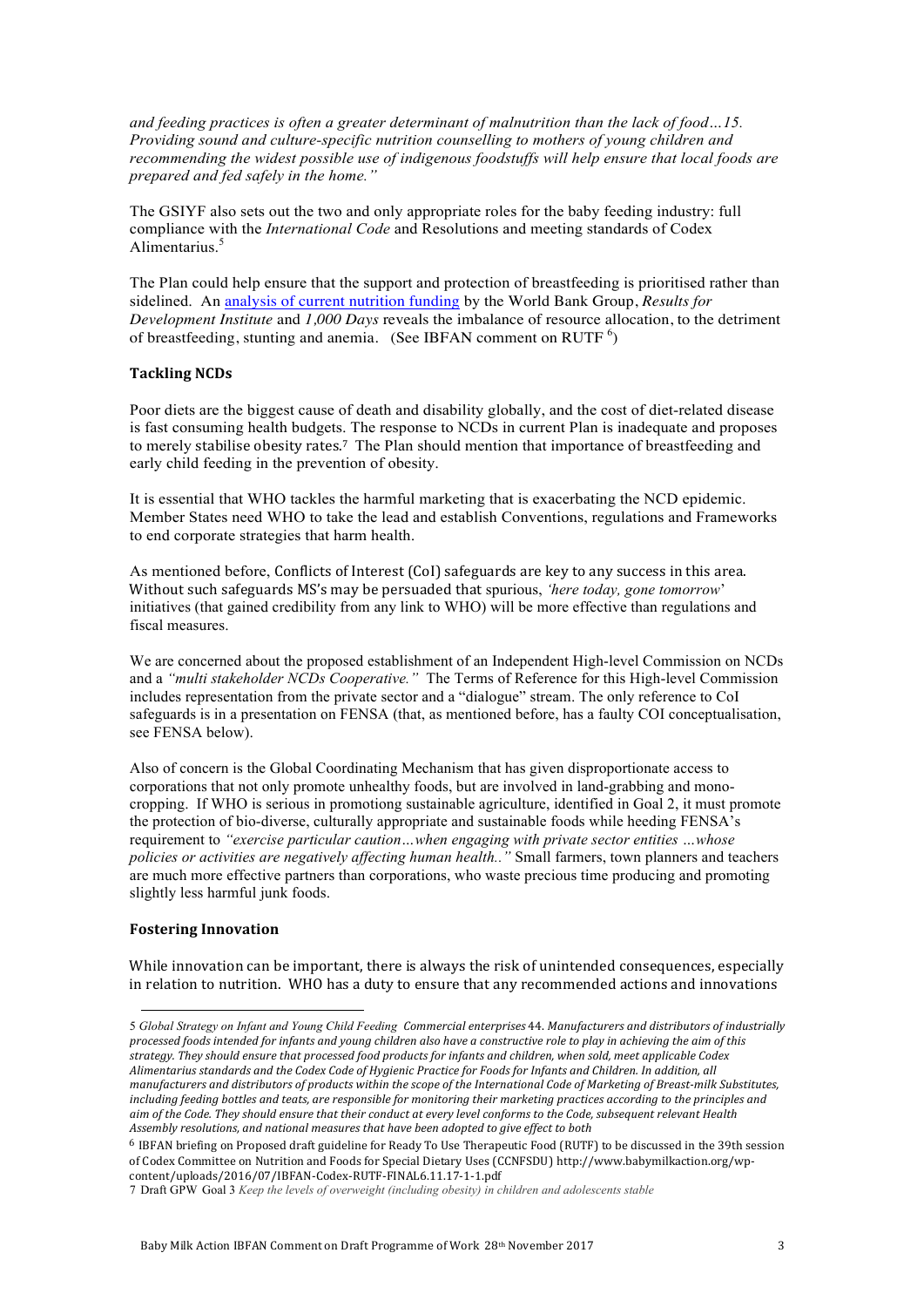are first independently reviewed, scrutinized and supported by 'Relevant convincing / generally *accepted scientific evidence or the comparable level of evidence under the GRADE classification.'* Such scrutiny will be jeopardized if it is in partnership with an interested party.

It is worth noting that in general, corporations choose ill-defined terms such as 'generally accepted' 'History of safe use ' 'science-based' 'scientifically demonstrated.'

# **FENSA and its faulty Conflict of Interest:**

The draft Plan places much emphasis on FENSA - a still contested instrument that was adopted in May 2016 with promises of due diligence and increased transparency. Concerned Member States clarified the mandate of WHO's Secretariat: to strengthen dialogue and cooperation with other stakeholders 'as appropriate while  $...$ taking into account the importance of managing conflicts of *interest.<sup>\*</sup>* WHO is required to *"exercise particular caution...when engaging with private sector* entities ...whose policies or activities are negatively affecting human health.."

IBFAN is especially concerned that FENSA contains a conflict of interest concept that redefines legal conflicts of interest, and legitimizes problematic multi-stakeholder arrangements. The definitions confuse conflicts of interest *within* an institution or person with conflicts *between* actors who have diverging or fiduciary duties (which in the case of corporations is to maximise profits). FENSA's muddled definitions divert attention away from conflicts that exist *within* public actors – conflicts between their mandates and prime functions and their secondary interest to be adequately funded.ii

With the sheer number of PPPs and multi-stakeholder initiatives now being encouraged we fear that it will be impossible for WHO to apply the due diligence and scrutiny needed to prevent commercial exploitation and allow it to fulfil its prime constitutional function to protect health for all. iii

#### **Ensuring that Trade rules prioritise health**

A glaring omission is the need for WHO to continue to improve health safeguards at the Codex Alimentarius. The Standard setting procedures of Codex and its guidelines covering National Codex Committees and National Codex Contact Points, are wide open to undue commercial influences. Because of the imbalance of resources and power, businesses and their front groups are disproportionately and inappropriately represented at Codex meetings (often sitting on government delegations and sometimes even leading them). These industries regularly fund dinners and receptions for participants and contribute to secretarial services. The lack of an adequate COI policy leads to the minimizing of global public health needs and the prioritization of regulatory measures that facilitate trade interests. This has a profound influence on everything that Codex does, including the evidence base that is used to decide on the safety of ingredients, additives etc. It also affects developing countries efforts to protect the right to food and health, by preventing strategies that promote land and sea-grabbing, mono-cropping and soil depletion. IBFAN is supporting WHO – the parent organisation of Codex - in its efforts to bring Codex Standards into line with WHO's recommendations on nutrition, food safety and labelling and marketing.

#### **Conclusion**

We hope that the suggestions above will assist in the further redrafting and development of the Plan, and offer our support to WHO, bearing in mind the needs of the world's poorest people who will pick up the cost of bad decisions about their health.

 <sup>i</sup> 2011, EBSS/2/DIV/2 (g) (Emphases added)

ii See e.g Richter, J. (2015). "Time to debate WHO's understanding of conflicts of interest." British Medical, Journal (BMJ) rapid response, 22 October www.bmj.com/content/348/bmj.g3351/rr;

Richter, J. (2015)"Conflicts of interest and global health and nutrition governance - The illusion of robust principles," BMJ RR, 12 Feb. 2015, www.bmj.com/content/349/bmj.g5457/rr; Richter, J. (2017). "Comments on Draft Approach for the prevention and